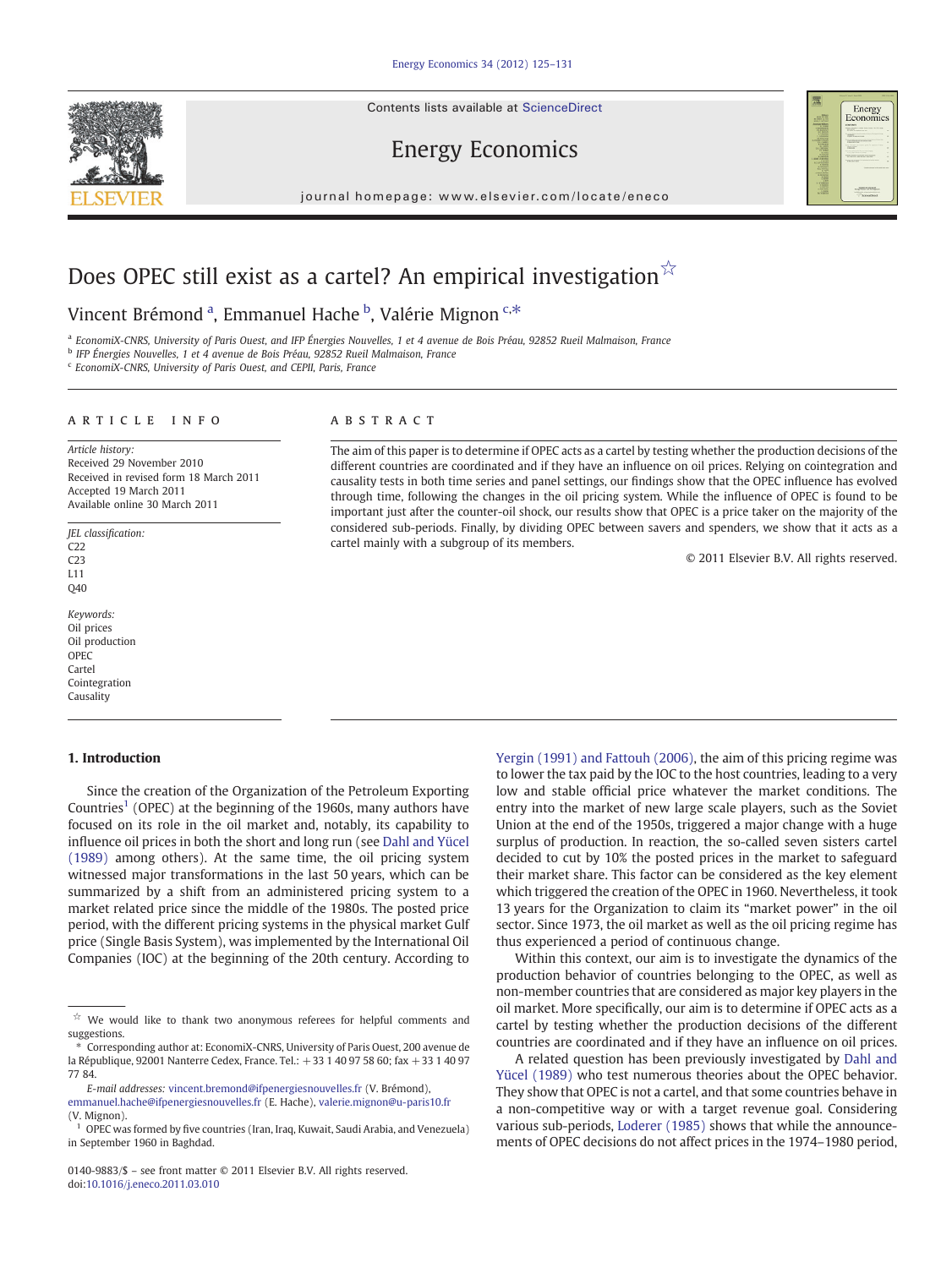

Fig. 1. Oil price (US dollars per barrel, monthly frequency).

the alternative hypothesis that OPEC could act as a cartel is not rejected during the beginning of the 1980s. Using cointegration and Granger causality tests, [Gülen \(1996\)](#page--1-0) obtains similar findings: OPEC production Granger-causes oil prices during the 1982–1993 period, whereas none causality is found for the previous periods investigated. Testing different models (namely cartel models, competitive models, target revenue models and property rights models), Griffi[n \(1985\)](#page--1-0) puts forward that the partial market sharing is the best fitted model for the OPEC countries, while non-OPEC countries are better represented by the competitive model. Other studies consider that OPEC is a divided cartel. [Hnyilicza and Pindyck \(1976\)](#page--1-0) split OPEC in two groups, namely "saver" and "spender" countries, the spender countries being composed of members with an immediate need for cash and rate of discount lower than the savers, and focuses on the bargaining power between these two groups. Following the same typology, [Aperjis \(1982\)](#page--1-0) concludes that a conflict can exist between OPEC members regarding their production decisions. There also exists a set of studies concerned with target behavior models, such as [Teece](#page--1-0) [\(1982\) and Adelman \(1982\)](#page--1-0) who modeled OPEC behavior according to a target revenue model. [Alhajji and Huettner \(2000\)](#page--1-0) conclude as well that OPEC does not act as a cartel, and that the target revenue model is not rejected for Algeria, Libya and Nigeria. Finally, one can mention the works by [Johany \(1980\)](#page--1-0) focusing on the impact of the uncertainty about property rights, and [MacAvoy \(1982\)](#page--1-0) showing that political events and market fundamentals (a growing demand and speculation) have played a key role in explaining the price dynamics during the 1970s, more than the OPEC behavior itself.

This brief survey of the literature shows that no consensus exists regarding the OPEC production behavior. Our aim is to contribute to this literature by testing if OPEC acts as a cartel. To this end, we rely on time series and panel (i) cointegration techniques to investigate the existence of a long-term relationship between the production of each member and that of the OPEC, and (ii) Granger causality tests to apprehend the influence of OPEC production decisions on oil prices.

The rest of the paper is organized as follows. In Section 2, we briefly describe the major changes observed in the oil pricing regime since the first oil shock, which also define the sub-periods of our empirical study. [Section 3](#page--1-0) describes the data, and [Section 4](#page--1-0) provides the results of cointegration and causality tests. Finally, [Section 5](#page--1-0) concludes the article.

#### 2. Main changes in the oil pricing regime

In 1973, the oil market experienced a new way of pricing with the introduction of the Government Selling Price (GSP) or Official Selling Price (OSP). This price can be considered as the historical counter-part of the Posted price implemented by the IOC few decades earlier except that the prices were now determined by OPEC, with the Arabian Light (34°, API) as the crude marker. OPEC was at that time the dominant player in the market (with more than 50% of the market share).

Nevertheless, if this period was marked by the two world oil shocks (1973–1974 and 1979–1980), with a sharp increase of the prices on the market<sup>2</sup>-from 3.65 to 11.65 US dollars per barrel between October and December 1973 in nominal terms, and from around 14.00 US dollars in 1978 to 40.85 in November 1980—it also had a significant positive impact on the level of production from countries outside the Organization. Thus, during the 1973–1982 period, the non-OPEC countries' production registered an increase about 44.5%, with Mexico  $(+2.5$  millions barrel per day), the United Kingdom  $(+2.0$  millions) and Norway  $(+0.5$  million) representing around 45% of this increase. It helps to develop the spot markets and can explain the emergence of a dual system in terms of pricing with the coexistence of an OPEC reference price (administered price) and a market price.

This leads to the second sub-period of our study. The 1982–1986 period is characterized by an important decline of oil prices, given rise to the oil counter-shock in 1986 with oil prices at less than 10 US dollars per barrel. It has also conducted to the implementation of the quotas policy by the Organization in March 1982. From 1982 to 1986, the oil pricing system has experienced a transition period with the administered OPEC price which lasts until 1985, a growing influence of the price in the spot markets and the introduction of the netback pricing system in 1986. This latter has been abandoned a few months after due to the implementation of a new market share policy from Saudi Arabia. The year 1986 can be considered as a milestone in the oil markets with the introduction and the widespread of a new system: the market related regime. It represents the first construction phase of a complex structure on the market with the introduction of a pricing system based on three reference prices: West Texas

<sup>&</sup>lt;sup>2</sup> See Fig. 1 which displays the evolution of monthly oil prices from January 1973 to July 2009 (source: Datastream).